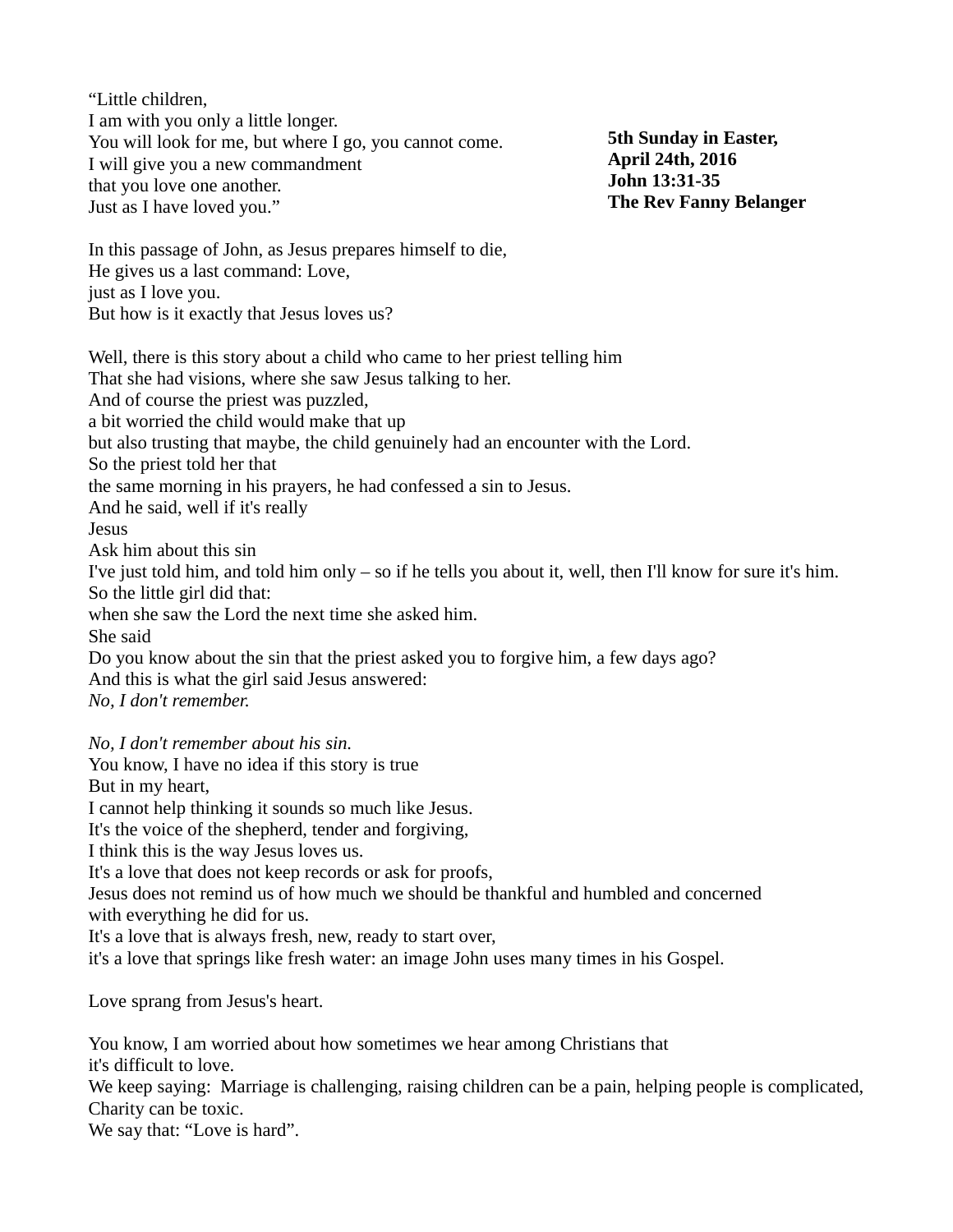Well, I came to think maybe it's not love that is hard Maybe it's only our hearts that are hardened.

Because I don't think it is hard for Jesus to love us.

In the Gospel at least, it looks like sometimes it was even too easy for Jesus to love, and frankly dangerous for him.

How many times do we see him

unable to resist a prayer, unable to send somebody away, unable to condemn a sinner.

When Jesus tries to be tough

it never quite works out, like with the woman at the well.

Even if he does not feel like it, Jesus always ends up giving forgiving forgetting

and even forsaking his own life for the benefits of others.

Maybe you remember that when he was on the cross, some people mocked Jesus telling him that he who saved many "was unable to save his own life"

Well, maybe was he. Maybe he was unable to save his own life,

Because he

could not resist the outpourings of his heart, of his life,

giving it all

He could not protect his life as a mother would not try to protect her life if she had to give it to save her child.

I have a vivid memory of something that happened when I was a teenager.

I was walking my dog and he spotted in a river a duck with her young

and so the dog just threw himself into the water to chase them

and what happened to my complete surprise is that the mother duck

turned away from her young, left them where they were

and she started paddling on the other direction, like she was trying to take off and to flee from the dog. But then I noticed that what she was doing was that,

far from fleeing, she was actually making as much noise as she could

So the dog would follow her and attack her

not the young.

Well, indeed she could not save her own life – but the thing is: she was not even trying to.

Jesus is like this mother duck. He does not even think.

He just turns the blame on him, so that no evil can happen to us.

He goes where he certainly does not want us to go, giving up his life to the powers of death. So we may live.

This how Jesus loves us.

And so of course, we try to do our best to love

and

At church, we are asked to kneel as we are able,

pray as we can

serve as we feel so moved.

But today Jesus does not ask us to love

to the best of our capacities, to love *as we can*

Jesus asks us to love *as he loved us*.

How can we do it?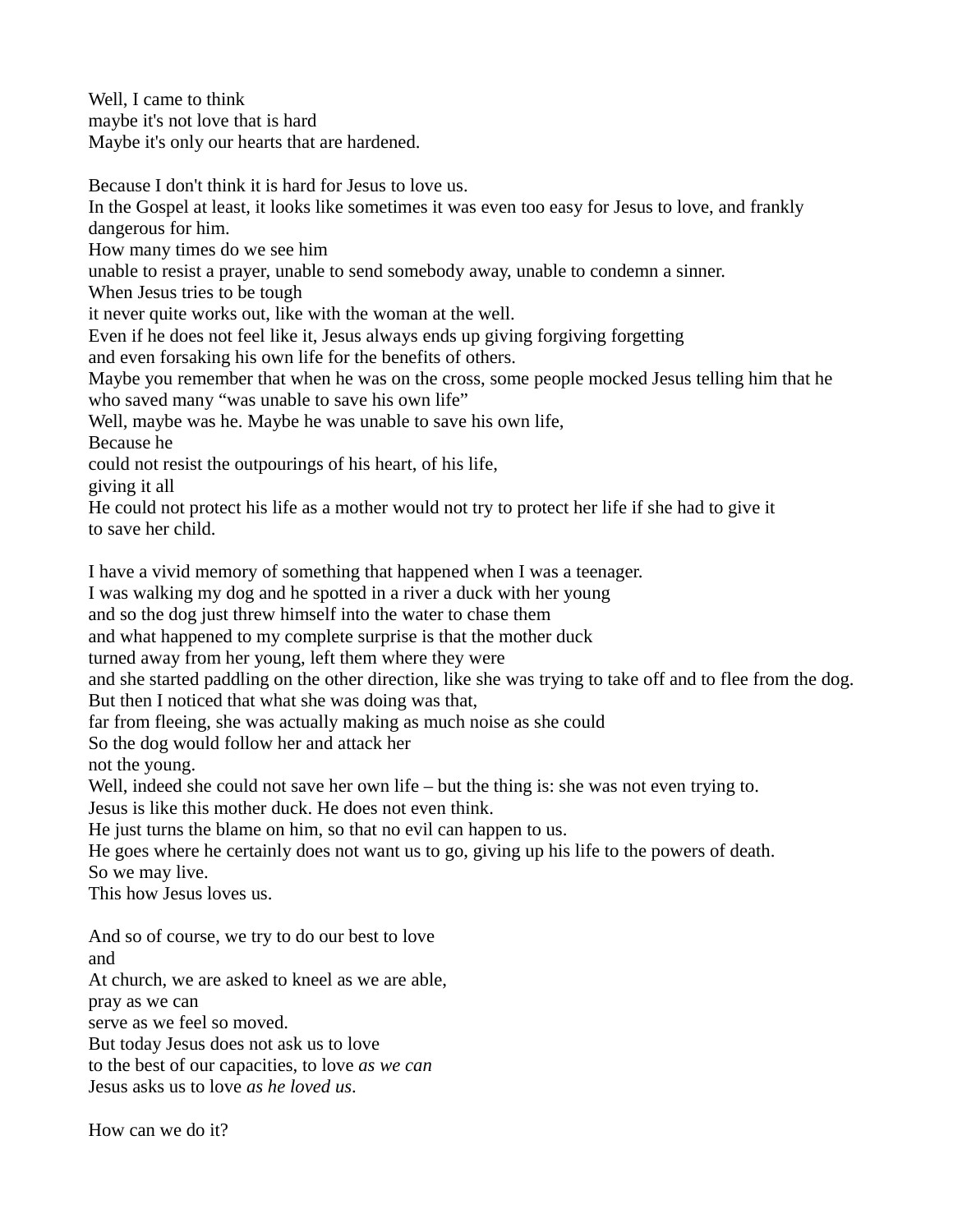Well, good news, it does not mean only that we have to love as much as Jesus loves what it means also is that He gives us the strength, the power, and the will to love Because our hearts are hardened, indeed. Because it's impossible for us to love everybody or even somebody. Not only it's hard to love the foreigner, the poor and the needy But it's even hard to love our friends, our family We may love people when they are smart and strong and funny But it's more difficult to love the one who is weak, and sick, the one losing his mind, addicted. And so we need need to love them with Jesus's love. That's what John did. "My little children, I am writing to you no new commandment But an old commandment that you have had from the beginning A commandment that is true in him and in you" These words aren't from the Gospel, we have just heard but it's John speaking, in his first Epistle. And so this is funny to realize that John used to address his community in the same way Jesus addressed his disciples in our passage using the same words: "*My little children*" Or maybe it' s because in his Gospel, John put into Jesus's mouth his own way of speaking. Yet it does not matter who said what because the truth is not to be found in what Jesus said exactly on that day How he put it. The truth is to be found in the fact that John came to love the same way Jesus did. John felt for his community the love Jesus felt for his disciples. *He loved as He loved.* John could completely identify with Jesus's words and Jesus's life. And it did not happen because John was a saint. It happened because John was close to Jesus's heart and he was somewhat taken into this outpouring of overflowing love running from his heart. So maybe it can happen to us, too, even if *love is hard*, as we say. Maybe we can start to love in ways We never imagined Not as we are able, but as He is able. Maybe we can love with His love, not our love. Jesus does not command us to love period, because it would be unfair to us. We cannot do that. We love what is easy to love, we love what is strong and beautiful we love what makes us happy We cannot control our feelings – it's true.